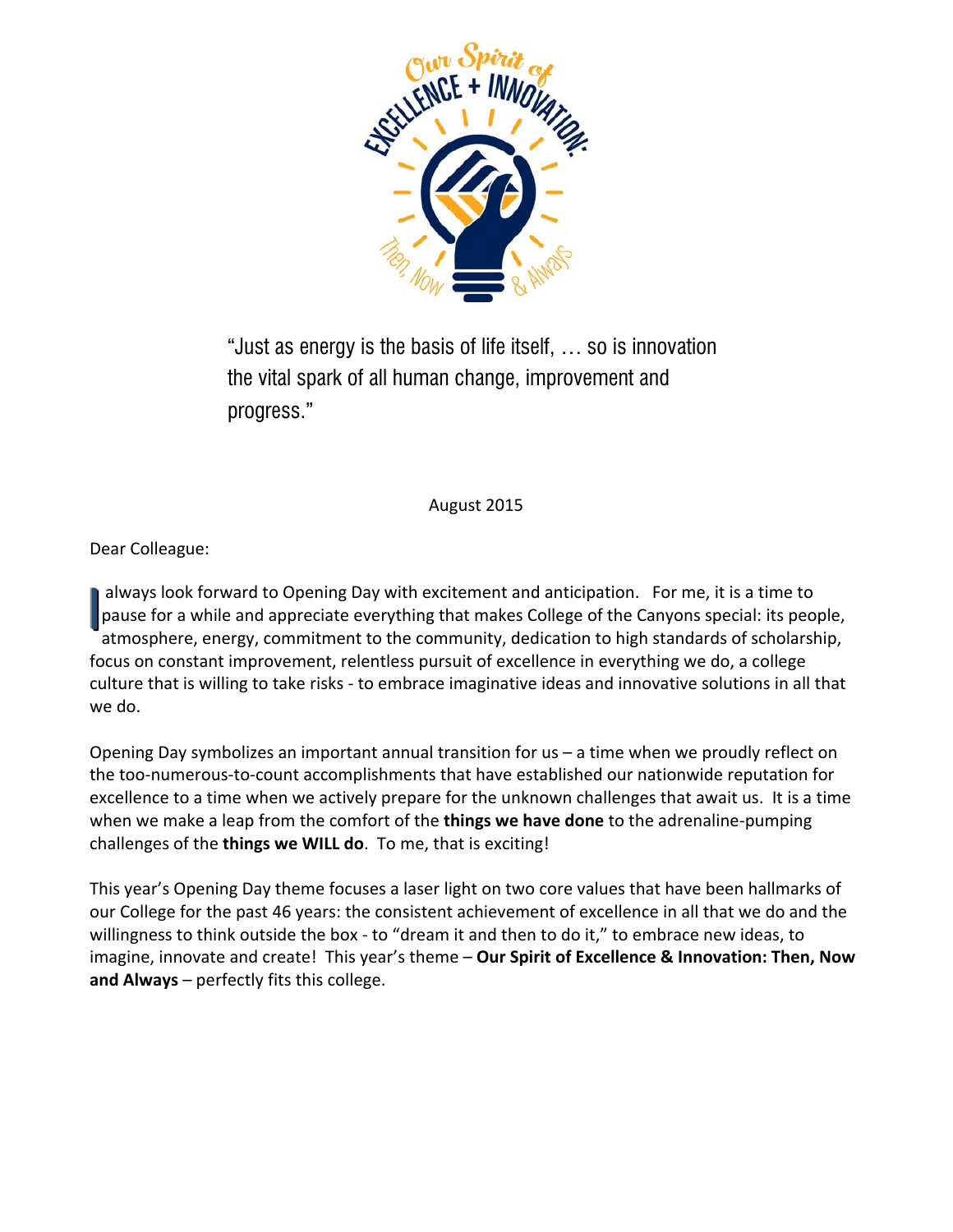s we begin this new year, there are two things that I am certain about:

- The decisions we have made over the years, the way we have conducted ourselves in the past, our integrity, our sense of purpose and our incredible faculty and staff, have established College of the Canyons as one of the premiere community colleges in the nation. Our reputation for pursuing and achieving excellence is envied across the state and the nation as we serve as a model for many.
- The way we confront challenges, the confidence we have in our ability to create outstanding solutions, the knowledge that the marketplace of ideas is alive and well on our campuses, our belief that risk‐taking is necessary to move forward ‐ all of these are essential elements in creating a climate that encourages entrepreneurial and innovative solutions to challenges, and inspires the spirit that enables us to see opportunities where others see none.

 Unlike some colleges across the nation, we don't let up much during the summer. We offer hundreds of classes, aggressively develop grant proposals, finalize educational and facilities plans, hire new classroom and staff talent and constantly lay the groundwork for new programs and opportunities for students.

 Our student growth has been phenomenal and much of that is because we work hard to offer what our students need and want. Most of our students are getting the classes they want at the times they want them, and they are completing their goals in record numbers – moving on in their education according to their desires and goals.

  You, the faculty and staff, **have been and will always be**, instrumental in helping students to succeed. Nothing makes me prouder than to see you extend yourselves to help each other excel; to reach out to students to provide that "little bit extra" that often makes the difference in student success; and to dare to do what you want to do. It is not lost on me that each of you likely have stories to tell of how you made a difference in the lives of students. Perhaps you cleared up a troublesome academic question for someone. Or maybe you took the time to listen to someone in need with great caring and compassion. Or you may have assisted in helping someone cut through a minor bureaucratic tangle. All of those things are important. But I believe that one of the biggest contributions you  make to our college is one you are least likely to know about: **the positive example you set through you dedication, expertise and professionalism**.

 As you undoubtedly know, as Chancellor, most of my days are chock full of activities and meetings, and while I love the work that I do, my schedule sometimes precludes me from getting out on campus as frequently or as widely as I would like. I miss that. So I really do relish the times when I can participate with you in brainstorming meetings, see you in person in open office hours when I can talk to you about what is on YOUR mind, and enjoy a few moments of crossing paths and exchanging a few words as we move to one place or another on our campuses. It is one way that I take the pulse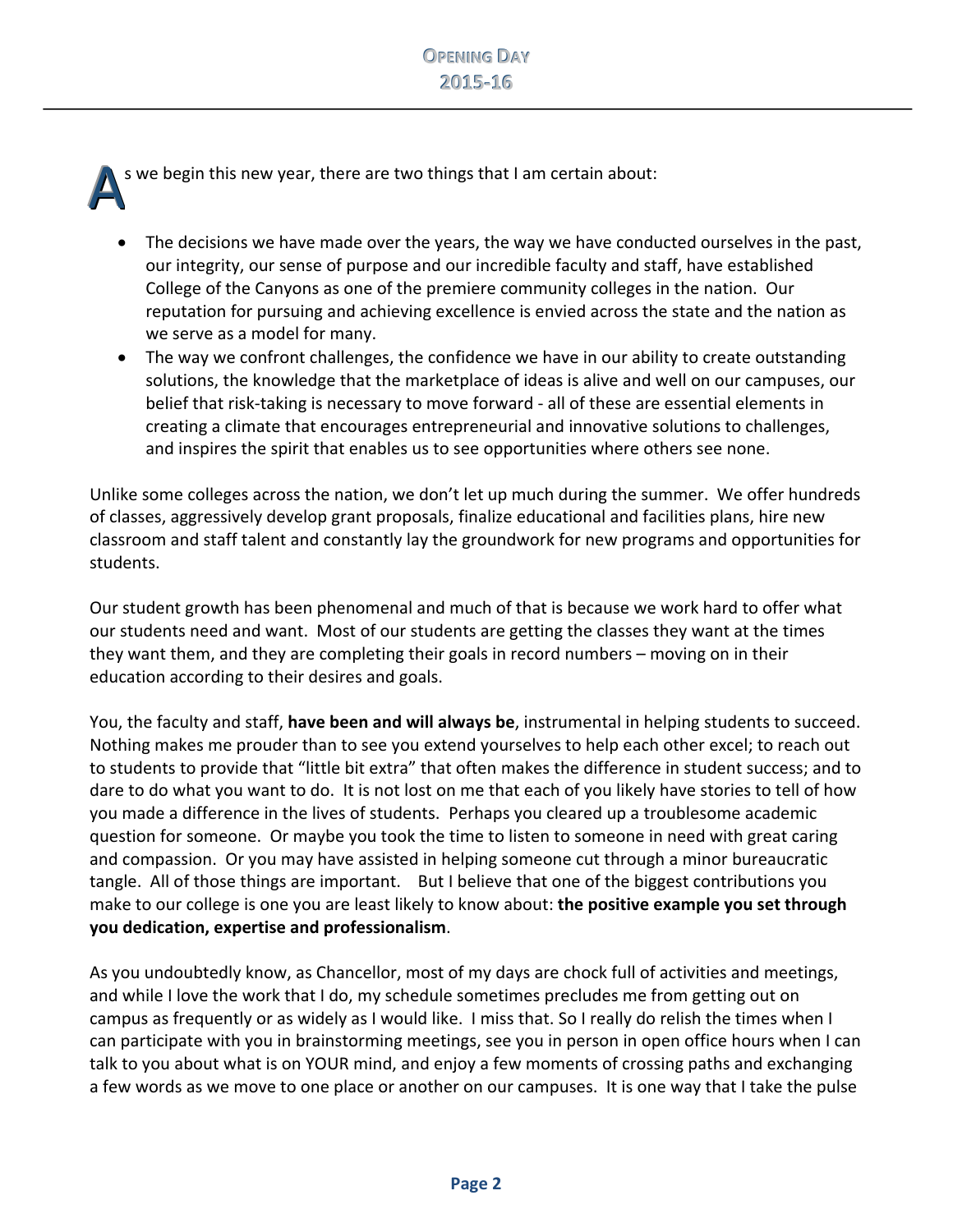of our campuses, receive necessary feedback on a host of issues and initiatives and, frankly, basking in the glow of your considerable successes!

I am particularly gratified to be entering the 2015-16 academic year with all of you! The team that we have in place is second to none in the 46‐year history of this college and I know that we will meet the future with our batteries charged, our eyes looking forward, our foot on the gas and a clear focus on the paths ahead.

 The energy that will enable us to continue seeing the opportunities ahead and turn them into reality is driven by you and your colleagues – by your commitment and your hope about the future.

### "If you want to be successful, it's just this simple. Know what you are doing.  *Love what you are doing. And believe in what you are doing." Will Rogers*

## **We are Driven We are Driven**

yer the past 46 years, we have planned and accomplished what many other colleges can only about because we love what we are doing and we believe in it. Excellence has consistently been the result. What is most important is the breadth and scale of our innovation and excellence. It is not limited to a handful of departments. Rather, excellence is a characteristic that defines our college as a whole, and is seen in college‐wide accomplishments that result from everyone working together with **D**esire, **R**esolve, **I**nitiative, **V**ision and **E**ndurance – or DRIVE. That collective effort exhibited by all of **you** enables us to achieve results and build a reputation envied by other colleges in the state. Over the past 46 years, we have planned and accomplished what many other colleges can only<br>dream about because we love what we are doing and we believe in it. Excellence has<br>consistently been the result. What is most impor dream about because we love what we are doing and we believe in it. Excellence has

- You have a **desire** to improve, grow and change.
- You are **resolved** to create a plan to make it happen.
- You take **initiative** to put your plans into action.
- • You are guided by a clear **vision** of your destination that helps you navigate around the roadblocks and barriers along the way.
- And, your **endurance** allows you to see things through to completion.

 What our college can accomplish because of the **DRIVE** exhibited by the team here is incomparable and distinguishes us in the areas that matter most. When I'm out in the community, I hear people comment on our leadership, our focus on student access and success and our willingness to partner with other organizations. It is also well known in the community that our successes are attributable in no small part to the consistent and dedicated leadership that the college has enjoyed for many years: from the Board of Trustees, to the Chancellor, to senior administrative staff and many long‐ time faculty and classified staff. This unprecedented kind of leadership reaps its own rewards in a variety of important areas and enables us to achieve outcomes that form the foundation of all we do.

 Last year saw us complete the lengthy and rigorous process of accreditation, which resulted in  achieving the **highest re‐accreditation status possible** for a full six‐year term. That outstanding result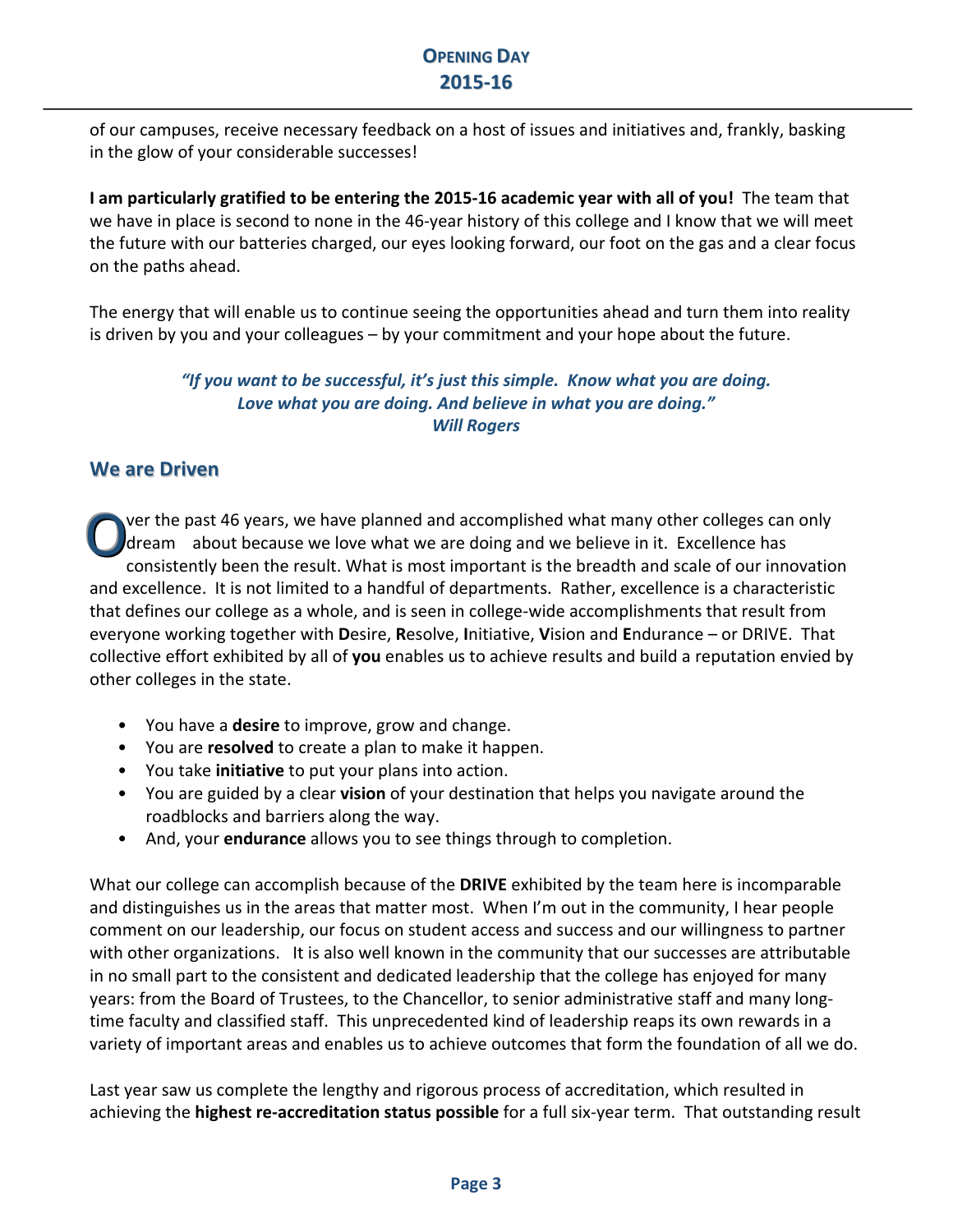# **OPENING DAY DAY 2015‐16 ‐16**

 came from the dedicated efforts of the more than 100 faculty, staff, administrators, students, and board members who helped to compile our self‐study report and document our success.

 A key factor in our accreditation success is our **fiscal strength**. We've never laid off a full‐time employee or eliminated a program in five recessions over the past 27 years. We are consistently commended by our auditors for careful financial management in all areas of operation, including grants, the Foundation, and Measure M bond expenditures. Those results are achieved when faculty, staff, and administrators recognize and act on their responsibility to carefully spend resources and invest their budgets where they can create the most benefit for students – by enhancing **student access and success**.

These are just a few examples of what our collective drive has accomplished:<br>
These are just a few examples of what our collective drive has accomplished:

- *Community College Week* magazine named us as the **second fastest growing** college of our size in the nation last year.
- We are **one of only 12 districts** (out of 72 statewide) whose class offerings have returned to 2008 levels.
- At the same time, we are **ranked among the top five** community colleges in California and number one in Los Angeles County – for our completion rate by college‐prepared students.
- The **Class of 2015 was the largest** in college's 46‐year history, with a 9 percent increase in graduates over previous year.
- We now offer **21 associate degrees for transfer** (ADTs), putting us among the top three colleges in the state for meeting our ADT goal, and more importantly, giving students more options to seamlessly transfer from our college to the California State University system.
- We **save our students more than \$750,000** per year in textbook costs through the use of open educational resources – free electronic educational materials that can be used in place of traditional textbooks.
- We have consistently acknowledged that community college students often have a greater difficulty managing their academic schedules because many have other life responsibilities such as work and unusual life responsibilities. As a result, we have consistently offered flexible start times, weekend short classes, night classes and class options on both campuses to increase their chances of being able to attend the classes they need.

 We achieved these results because students find faculty, staff, and administrators who are willing to go the extra mile to get them enrolled, fill every available seat in a classroom (and then some!), and add classes to meet the demand of bulging waitlists.

 At the same time, our drive and leadership are the foundation on which we build powerful partnerships with our community that yield amazing results. Helen Keller said it best: "Alone we can do so little; together we can do so much." Consider these examples: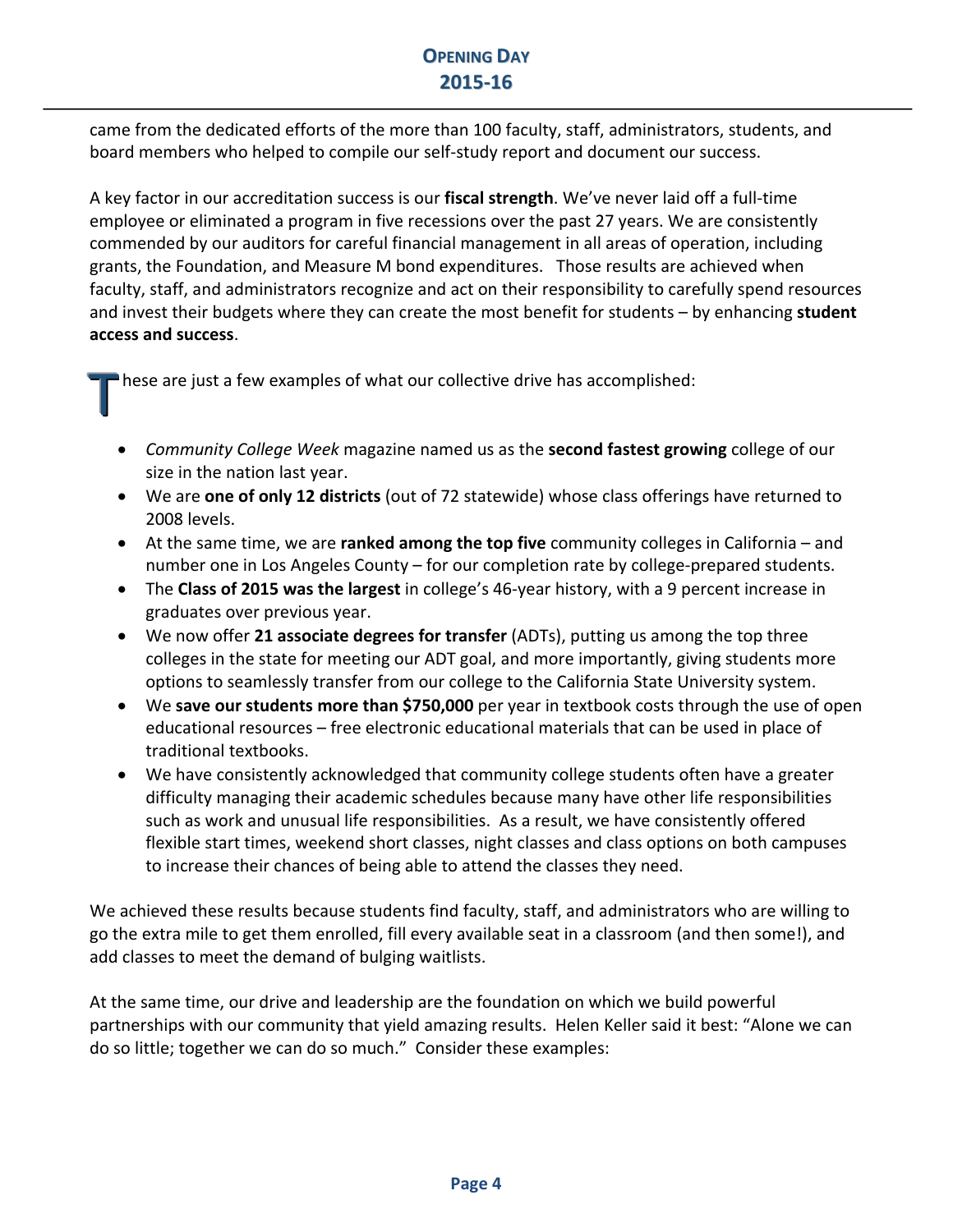- In one year, the college's Economic Development Division generated **\$3.7 million in grants** to serve local companies.
- The division offered cutting‐edge training for **866 companies** and **5,000 individual employees**.
- As well, the division participated in and contributed to **39 business startups**.
- It helped clients **create 323 jobs,** contributed to a \$**26.3 million increase in sales** for  business/industry partners, and helped raise **\$15.3 million in new capital**.
- Our K-12 Arts Education Outreach Program recognized by the Kennedy Center in  Washington, D.C. – has introduced **more than 70,000 local students** to the arts by bringing them to campus to experience a show in the Performing Arts Center, or through artists visiting their schools.

 These and a hundred other examples demonstrate your commitment to partnership and your understanding that we can do more together with partners than we can by ourselves.

ollege of the Canyons is a dynamic, thriving institution always looking for ways to improve what <a> offer and how we serve our students, local business and industry, and the community at large. This summer we undertook an update of our Strategic Plan, which included reviewing how many goals from the current plan were accomplished. College of the Canyons is a dynamic, thriving institution always looking for ways to improve what<br>we offer and how we serve our students, local business and industry, and the community at large<br>This summer we undertook an we offer and how we serve our students, local business and industry, and the community at large.

 **Are you ready for this?** Since 2011, there have been a total of **1,779 accomplishments** by COC departments! We're never content with the status quo. We are committed to being relevant, being engaged, and shaping our future by enhancing student access, engagement, and success. We must improve. It is who we are and what we do. That means we are always innovating. So how do we do that that, and why do we stand out?

### *"If you want something new, you have to stop doing something old." Peter F. Drucker*

### **Innovation: It's Who We Are**

e are able to innovate because it's who we are as a college. Innovation is part of our culture stems from our collective attitude of optimism and belief in possibilities, our courage and willingness to try new ideas, our commitment to teamwork, our desire to take the initiative and not wait to be told what to do and our unwillingness to comprise on our high standards. As a result, "the world is but a canvas to our imaginations," as Henry David Thoreau once said. We are able to innovate because it's who we are as a college. Innovation is part of our culture<br>and stems from our collective attitude of optimism and belief in possibilities, our courage an<br>willingness to try new ideas ou and stems from our collective attitude of optimism and belief in possibilities, our courage and

Because of our motivation to reach high, we have:

- Hosted three Student Learning Outcome Days of Assessment to help faculty develop assignments that assess the learning outcomes for a given class.
- • Launched Weekend College and gave students a new option for achieving their educational goals while maintaining work and family responsibilities.
- Partnered with the California Attorney General and Los Angeles County Sheriff's Department on the "Back on Track LA" partnership to help reduce recidivism through inmate education.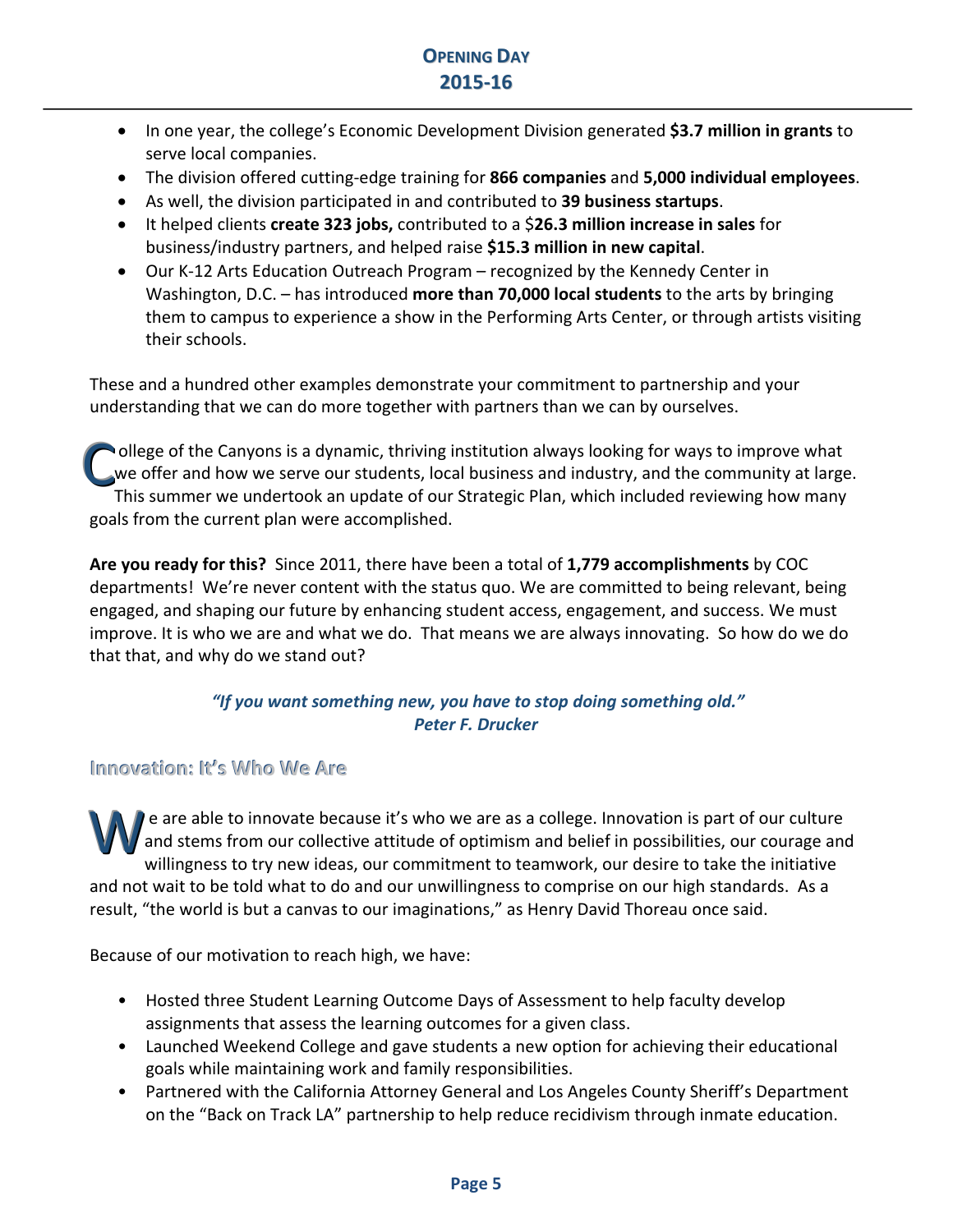- • Became the first California Community College to create a student exchange program with Mexico's Universidad TecMilenio.
- • Installed the only pulsed laser weld monitoring system available in an educational setting, enabling students to train on cutting‐edge equipment not available to many professional welders.
- • Established a committee to develop a plan for a Center for Civic Engagement that will enable students to understand how they can influence the growth and development of communities in which they are involved.
- Partnered with the state Chancellor's Office to develop and lead the Institutional Effectiveness Partnership Initiative, a five‐year, \$24.5 million program to disseminate best practices and help colleges across the state to improve accreditation and audit outcomes.

 We have been recognized locally, regionally, statewide and nationally for our excellence through innovation and we should all be extremely proud of the talent that has produced both the teamwork we see every day here at COC but also our individual and high standards of excellence. **It is who we are!**

### *"Excellence is not an act, but a habit." Aristotle*

## **Excellence: It's What We Do**

hen you bring innovation to life, you are able to create amazing new opportunities that students and wider community to achieve their potential. What we have accomplished in the last year since we gathered for Opening Day clearly demonstrates why we When you bring innovation to life, you are able to create amazing new opportunities that<br>enable our students and wider community to achieve their potential. What we have<br>accomplished in the last year since we gathered for enable our students and wider community to achieve their potential. What we have stand out.



**As a team of committed professionals, we:** 

- Completed the Facilities Master Plan for the Valencia Campus by opening Canyons Hall and the college's Institute for Culinary Education.
- • Used the Early Assessment Program (EAP) to place incoming students in higher‐level English classes and dramatically improve success rates.
- Completed "guided pathways" for each academic major to give students a clear sequence of courses to take that will help them reach their educational goals in a fast, efficient manner.
- • Hosted a Skills for Success symposium that focused on equity issues and how those relate to student learning.
- Cheered our Men's Cross Country team, which won a state championship and secured a place in the history books for Coach Lindie Kane, the first female coach to lead a men's team to a state title.
- Celebrated with our Men's Golf team, which won its seventh state championship and gave Coach Gary Peterson the distinction of wining more state titles than any other community college coach in California.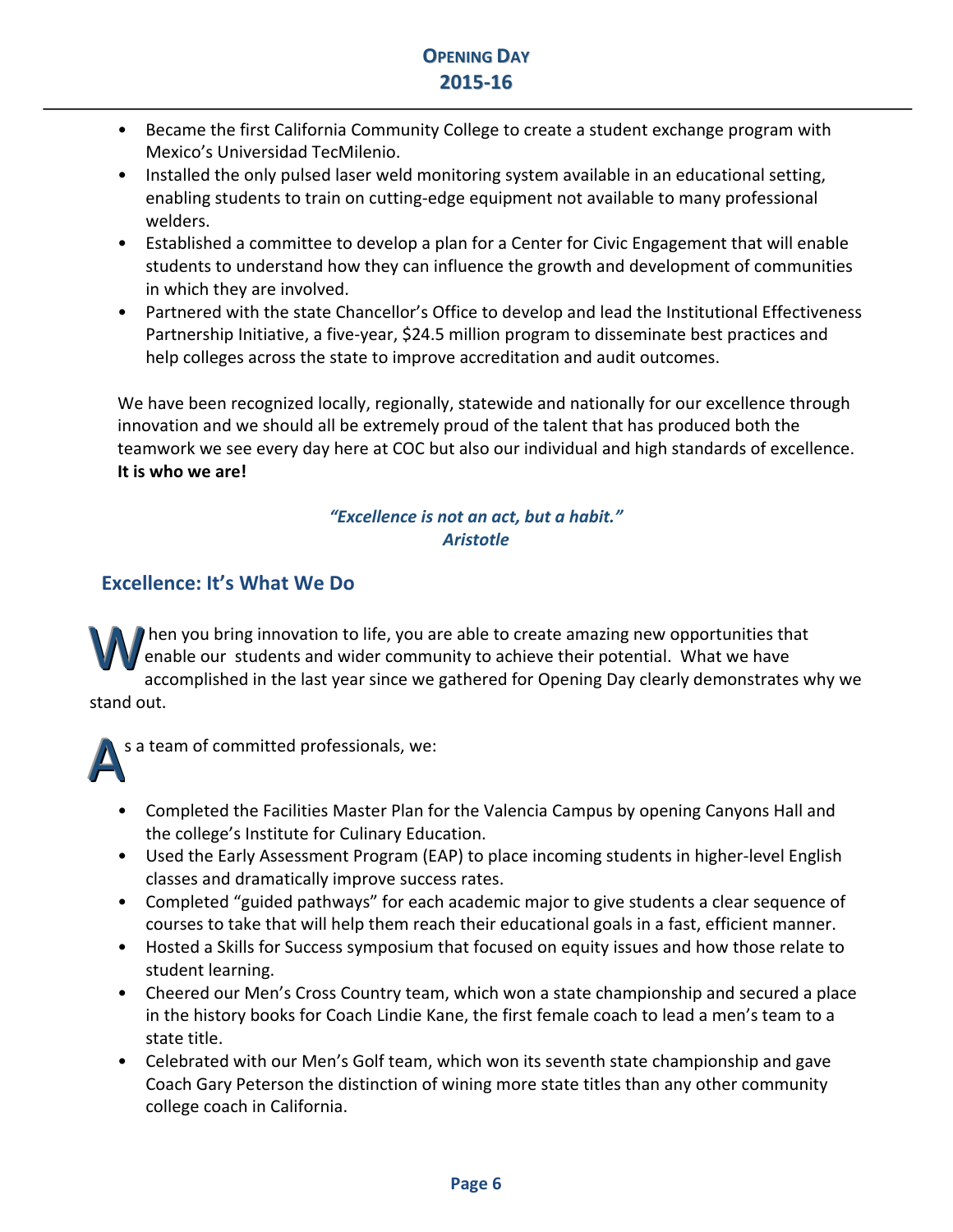- • Applauded the accomplishments of our Model UN Team, which regularly competes against and beats – teams from prestigious four‐year universities.
- Established an internship program with the Los Angeles Police Department to give our Auto Technology students an opportunity to hone their skills in a professional setting.
- Won a \$5.5 million grant to create four career pathway programs in partnership with the William S. Hart Union High School District and local business leaders.
- Mentored a Future Business Leaders of America chapter that dominates business competitions.
- Continued the Forensics Program that has grown to become a dominant national competitor.
- Promoted sustainability by reducing campus water consumption by 25 percent and installing electric vehicle charging stations.
- Created a community service project that gave Plumbing Technology students hands‐on experience and benefitted a single mom battling cancer.
- Achieved a 77 percent placement rate among graduates of our Fast Track training program.
- Partnered with Los Angeles County Los Angeles County Department of Mental Health to host an Applied Suicide Intervention Skills Training (ASIST) Workshop to help the community better recognize and respond to threats of suicide.
- Created a fund-raising and support structure that enabled academic teams like Model UN, Forensics, and Future Business Leaders of America, to travel to national competitions.
- • Hosted the second annual Digital Media Educators Conference to equip faculty with skills, information and technology needed to prepare students for careers in a wide array of industries.
- Organized a fund‐raiser to assist victims of the Nepal Earthquake.
- Secured a five‐year, \$2.6 million Title V grant to enhance the educational experience in serving its increasingly diverse student population.
- Hired almost 80 new staff members in departments across both campuses.
- Developed and implemented a comprehensive Student Equity Plan that will enhance access and success for targeted student populations.
- Partnered with the state Chancellor's Office to develop and lead the Institutional Effectiveness Partnership Initiative, a five‐year, \$24.5 million program to disseminate best practices and help colleges across the state to improve accreditation and audit outcomes.

 That is an amazing record of accomplishment, and illustrates a point made by Vince Lombardi, who said, "The joy is in creating, not maintaining." Our achievements are made possible because we are a team of committed professionals focused on innovation and excellence, rather than doing what  we've always done. As a result, **we stand out.**

> *"Success is neither magical nor mysterious. Success is the natural consequence of consistently applying basic fundamentals." Jim Rohn*

**Then. Now. ALWAYS.**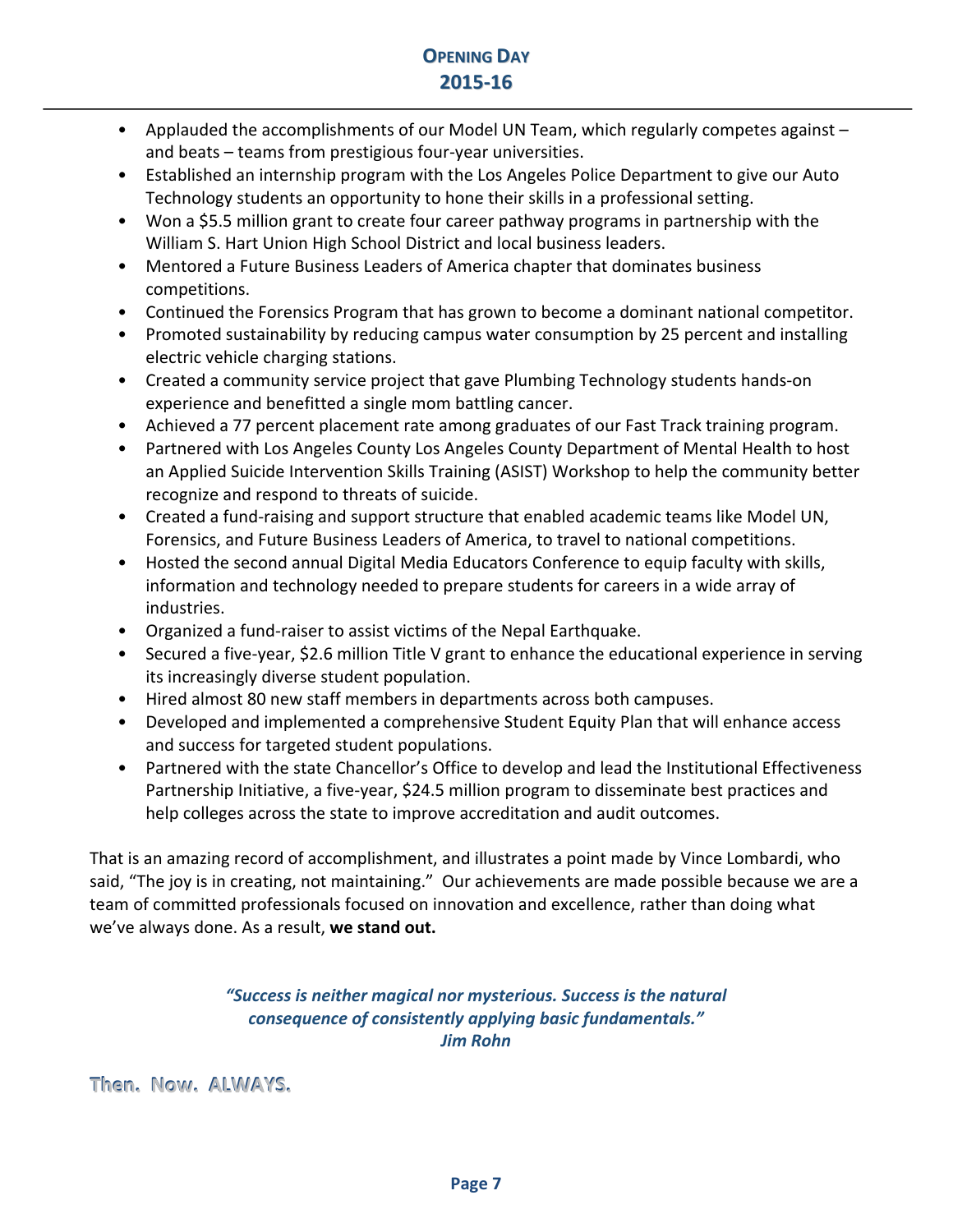# **OPENING DAY DAY 2015‐16 ‐16**

he high standards, restless spirit of innovation, and belief in possibilities that you bring to what do has laid the foundation for our past excellence, set the stage for our current achievements, and will propel us forward to what we can accomplish together in the future. Your **passion** for the continued success of your students, the **optimism** with which you approach challenging circumstances, the way you pursue partnership opportunities, what you envision for the future of your department, define COC and set it apart from places who get what they always get because they do what they always do. Your creativity, determined enthusiasm and compassion for  those we serve will ensure that we will **continue to stand out** and be defined by excellence. The high standards, restless spirit of innovation, and belief in possibilities that you bring to what<br>you do has laid the foundation for our past excellence, set the stage for our current<br>achievements and will propel us fo you do has laid the foundation for our past excellence, set the stage for our current

 Our efforts will be supported this year by additional funding from the state. The 2015‐16 state budget is one of the best I have ever seen during my career in higher education. It is a vote of confidence for community colleges, and demonstrates clearly that Governor Brown values community colleges and the impact we have on students. The state Chancellor's Office is still working to implement the details of the budget, so we don't yet have specifics on exactly what the budget will provide to College of the Canyons.

 But we do know that we will have resources to foster innovation. Many of you have brought forward new plans that show **immense creativity**, and promise **measurable results**. Throughout last semester, there have been dozens and dozens of ideas generated through the College Planning Team, annual department Program Reviews, LEAP, Flex Sessions, Student Equity Plans, and the regional  forum we organized on *Doing What Matters for the Workforce and Economic Development*.

### *"Never, never, never give up." Winston Churchill*

## **On the horizon**

The upcoming academic year provides us with new opportunities based on somewhat unique<br>circumstances. The state is providing us with some new funding and that is great. We are als<br>being seked to focus more on student outco circumstances. The state is providing us with some new funding and that is great. We are also being asked to focus more on student outcomes, to find and implement creative ways to increase our flexibility and responsiveness to student needs. We'll need to be extraordinarily resourceful in developing integrated plans to accomplish our goals but be mindful that we can lead, shape and inspire with a fair amount of confidence and humility. With the resources available to fund many of these efforts, we will move forward with implementation, and continue to lead the way in innovation and excellence. T

we will:  $\prod$  ogether, we will:

T

- Identify the funding needed to continue building out the Canyon Country Campus, where a 21,000‐square‐foot science lab and classroom building will become the next permanent structure to be built.
- Develop a "road map" to guide students through their entire College of the Canyons experience, from application to graduation.
- Surpass the grant revenue we generated in 2014-15. (In fact, with more than \$12.5 million in hand for 2015‐16, we've already done it!)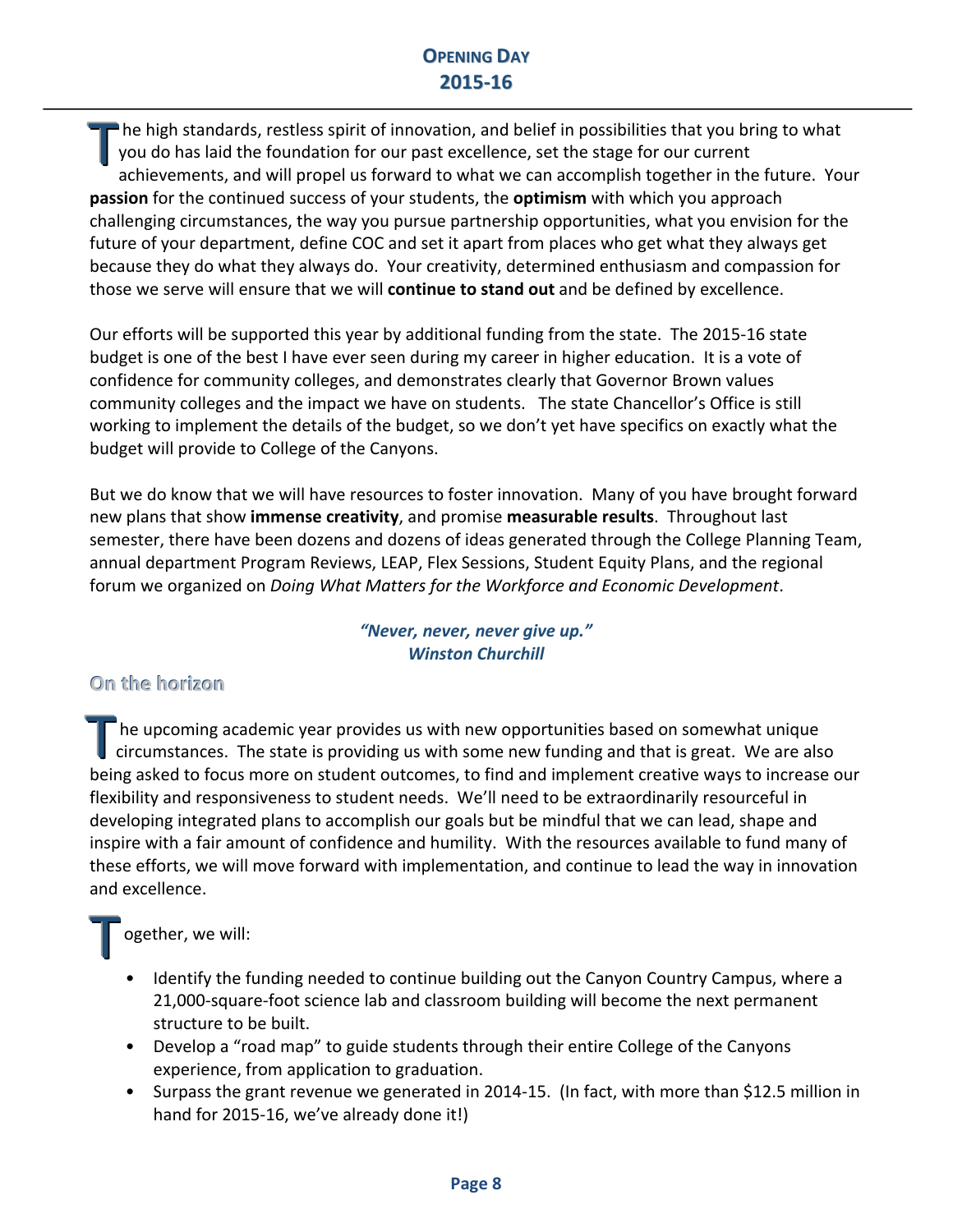- Move forward with implementing the new Adult Education Initiative, which will align curriculum and expand offerings to adults in the community in a not‐for‐credit format, in partnership with the Hart High School District.
- Continue to implement the revised Math and English curriculum that faculty have worked to develop, and which will shorten the sequence of remedial classes that lead to college‐level course work.
- • Pilot the use of two software platforms Pathbrite and Digication that enable students to upload samples of their work, create, e‐portfolios, and demonstrate completion of student learning outcomes.
- Continue to expand the reach of International Services and Programs as we recruit more students from China and Mexico and develop new partnerships in Eastern Europe and other countries where we do not yet have relationships.
- Move forward with implementing additional student equity initiatives, including the addition of Student Athletic Academic Mentors, the Principles of Excellence Program in the Veterans Center, a Library Speaker Series, and expanding Foster Youth Services.
- Hire more counselors, expand online orientation, and make online education plans available to students through the Student Success and Support Program (3SP).
- Combine the Associate Program and the Institute for Teaching and Learning to create the Center for Excellence and provide online faculty training.
- Launch the Center for Civic Engagement and Social Responsibility.
- Digitize and make available to the public the archives of retired Congressman Howard "Buck" McKeon, who donated his papers and memorabilia to the college.
- Implement cultural diversity programs and trainings for students and staff.
- Kick off the Pathways Grant with the Hart District for CTE career development.
- Operationalize the reorganization of the Instructional Division.
- Develop a plan to offer AA Degree option that utilizes only OER materials
- Formalize an Assessment of Prior Learning Program to maximize opportunities for re‐entry students.

 And these are just the things we know about! Other opportunities will present themselves in the year to come that will be equally exciting and offer unique possibilities to enhance the programs and services we provide to our students.

### *"Act as if what you do makes a difference. It does." William James*

# **WE ARE Difference‐Makers WE ARE Difference‐Makers**

What a powerful place COC is and what a difference your leadership and commitment make in<br>the lives of our students! As a person, and as chancellor of this district, I am **humbled by**<br>what you do al appreciate what you hav  the lives of our students! As a person, and as chancellor of this district, I am **humbled by**  W **what you do**. I appreciate what you have done in the past and look forward to what you will do in the future.